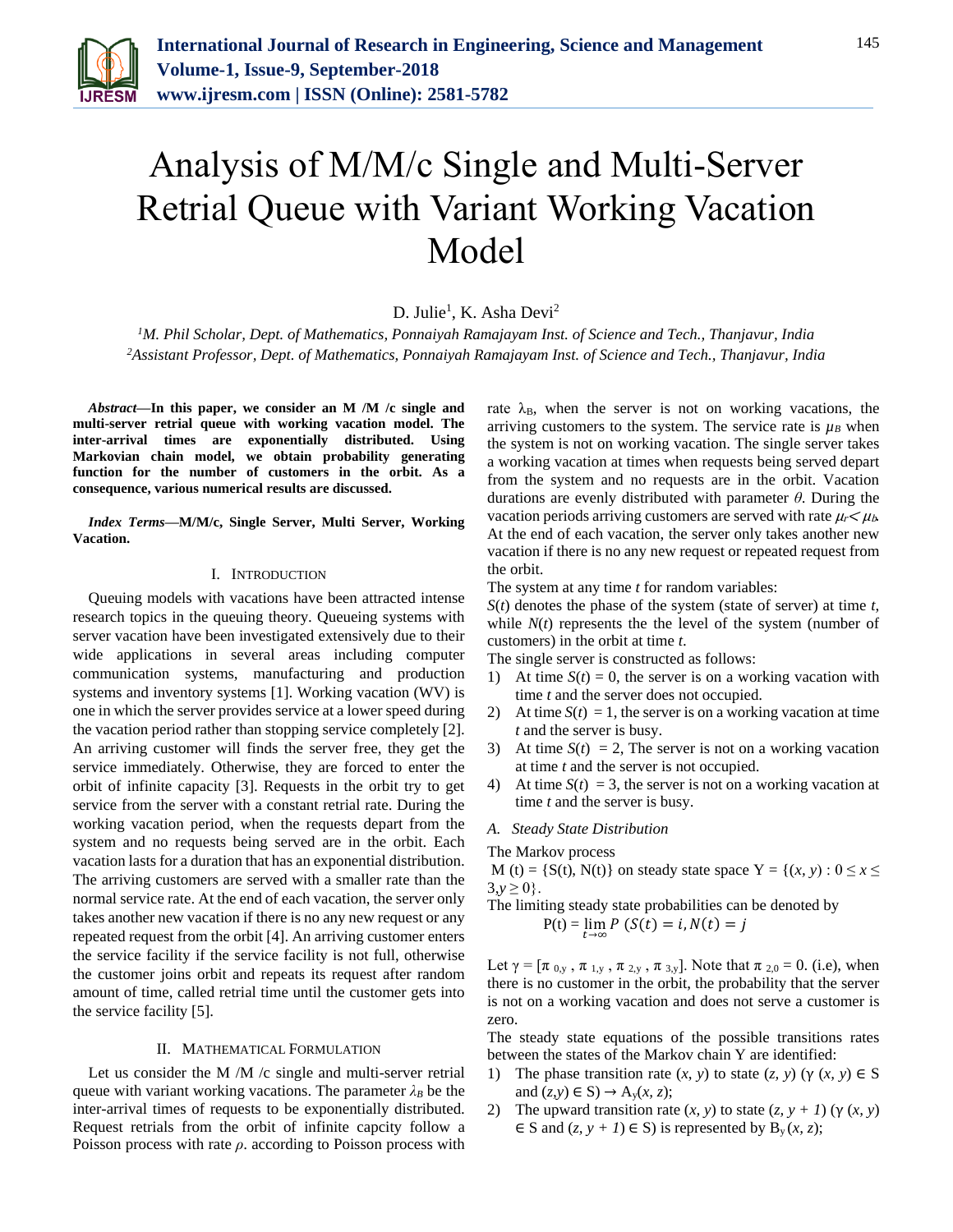

For N (t) =  $y \ge 1$  the following events can happen in the system: Four possible ways by the arrival of a new customer,

- 1) When the server is not occupied, they changes into busy state (i.e.:  $x(t)$  changes either from 0 to 1, or 2 to 3). Since *y* (t) remains same.
- 2) When the server is occupied ( $y(t) = 1$  or  $y(t) = 3$ ), while the customer goes into the orbit.
- 3) Further, the server becomes free, the customer be departure, (S (t) changes either from 1 to 0 to 3 to 2) and *y*  (t) remains same.
- 4) Finally, the end of the vacation, then *x* (t) changes either from 0 to 2 to 1 to 3.

The arrival of a customer from the orbit, then *x* (t) changes from 0 to 1 to 2 to 3.

Let  $A^*$ ,  $B^*$  and  $C^*$  be matrices with the elements  $A^*(x, y)$ ,  $B^*$  $(x, z)$  and  $C^*$   $(x, z)$ , respectively.

Then the matrices can be written as

$$
A^* = A = \begin{bmatrix} 0 & \lambda_B & \theta & 0 \\ \mu_r & 0 & 0 & \theta \\ 0 & 0 & 0 & \lambda_B \\ 0 & 0 & \mu_b & 0 \end{bmatrix}
$$

$$
B^* = B = \begin{bmatrix} 0 & 0 & 0 & 0 \\ 0 & \lambda_B & 0 & 0 \\ 0 & 0 & 0 & 0 \\ 0 & 0 & 0 & \lambda_B \end{bmatrix}
$$

$$
C^* = C = \begin{bmatrix} 0 & \rho & 0 & 0 \\ 0 & \lambda_B & 0 & 0 \\ 0 & 0 & 0 & \rho \\ 0 & 0 & 0 & \lambda_B \end{bmatrix}
$$

At  $N(t) = 0$ , when there is no customer in the orbit, the arrival of a new customer may following reasons

When the server is not ocupied, then the server changes to the busy state (i.e.:  $S(t)$  changes either from 0 to 1), while  $N(t)$ remains unchanged.

When the server is occupied,  $(S(t) = 1 \text{ or } 3)$ , then the customer goes into the orbit.

After departure of a customer, the server becomes free (*S*(*t*) changes either from 1 to 0 or from 3 to 0) and *N*(*t*) remains unchanged.

The status change of the server (i.e.: the end of the vacation), then  $S(t)$  changes from 1 to 3.

The generator matrices as shown below:

$$
A^*_{0} = \begin{bmatrix} 0 & \lambda_B & \theta & 0 \\ \mu_v & 0 & 0 & \theta \\ 0 & 0 & 0 & \lambda_B \\ 0 & 0 & \mu_b & 0 \end{bmatrix}
$$

$$
B^*_{0} = \begin{bmatrix} 0 & 0 & 0 & 0 \\ 0 & \lambda_B & 0 & 0 \\ 0 & 0 & 0 & 0 \\ 0 & 0 & 0 & \lambda_B \end{bmatrix}
$$

The M/M/c retrial queue at any time *t* is denoted by

 $S^*(t) = 0$  the server is free at time t

1 the server is busy at time t

 $N^*(t)$  be the number of customers in the orbit at time t. The M/M/c retrial queue is a continuous time discrete state Markov process,

 ${S^*(t), N^*(t)}$ , on the state space  ${(x, y) : x = 0, 1, y \ge 0}.$ 

The transition rates of the matrices can be written as

$$
A_y^* = A^* = \begin{bmatrix} 0 & \lambda_B \\ \mu_1 & 0 \end{bmatrix}
$$

$$
B_y^* = B^* = \begin{bmatrix} 0 & 0 \\ 0 & \lambda_B \end{bmatrix}
$$

$$
C_q^* = C^* = \begin{bmatrix} 0 & \rho \\ 0 & \lambda_B \end{bmatrix} \gamma_q \ge 1
$$

The polynomial of the retrial M/M/c queue matrix is obtained as

$$
Q^*(x) = \begin{bmatrix} Q_{22}x & (\lambda_B x)\rho x^2 \\ \mu_b x & Q_{33}x \end{bmatrix}
$$

$$
\varphi_j = \sum_{i=3}^4 \alpha_i^* x_i^* \Psi_i^*
$$

The eigen values namely  $x_3$ ,  $x_4$  and  $x_5$ , which form the subset of the eigen values are associated with the retrial M/M/c queue with working vacations.

The eigen vector  $x_3$  of

$$
Q^*(x) \text{ is } \Psi_3^* = [1, 0],
$$
  
while

 $\Psi_4^* = [\mu_V, \rho + \lambda_B]$  is the corresponds to eigenvectors of eigen value *x*4.

where

 $a_i^*$  is the coefficients, which can be determined from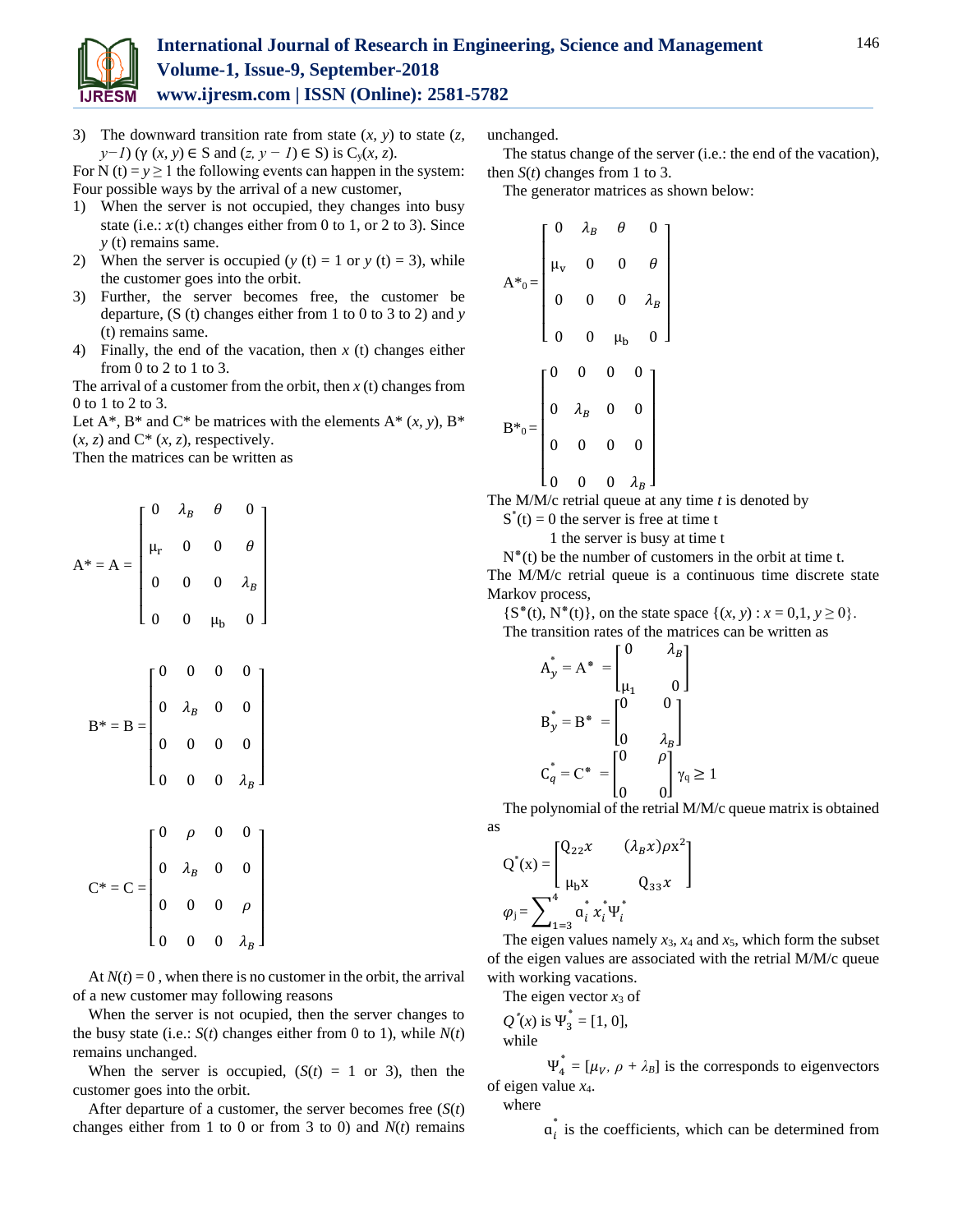

the balance equation for  $N^*(t) = 0$  and the normalization equation

$$
\mathbf{a}_{3}^{*} = \frac{\alpha \mu_{\rm b} - \alpha \lambda - \lambda^2}{(\alpha + \lambda)\mu_{\rm b}}
$$

$$
\mathbf{a}_{4}^{*} = \frac{\alpha \lambda \mu_{\rm b} - \alpha \lambda - \lambda^2}{(\alpha + \lambda)\mu_{\rm b}^2}
$$

The probability generating function of the number of customers in the orbit, given the server is busy, is

$$
N(z) = \sum_{j=0}^{\infty} x_4^j z^j a_4^*(\alpha + \lambda)
$$

$$
= \frac{(\alpha + \lambda)a_4^*}{1 - zx_4}
$$

### *B. Multi-Server Retrial Queue with Working Vacations*

Similarly, the multi-server retrial queue with vacations under various vacation policies can be modeled by Markov process with matrix components. The stationary distribution of the queueing systems with retrials and work vacations on the steady state space is

 $X = m$ :

Where,

 $m = \{0, 1, 2, \ldots\}$ 

The generator form is

$$
Q^* = \begin{pmatrix} B_0 & A_0 & 0 & 0 & 0 & \cdots \\ & C_1 & B_1 & A_1 & 0 & 0 & \cdots \\ & & & & & & \\ 0 & C_2 & B_2 & A_2 & 0 & \cdots \\ & & & & & & \\ 0 & 0 & C_3 & B_3 & A_3 & \cdots \\ & & & & & & \\ \vdots & & \vdots & \vdots & \vdots & \vdots & \vdots \end{pmatrix}
$$

The matrices  $A_n$ ;  $B_n$  and  $C_n$  are given by

$$
A_{m} = \begin{pmatrix} 0 & 0 \\ 0 & \lambda_{j} \end{pmatrix}
$$
  
\n
$$
C_{m} = \begin{pmatrix} 0 & C_{0} & & & \\ & 0 & \lambda_{j} & & \\ & & \lambda_{j} & C_{j-1} & \\ & & 0 & 0 & 0 \\ & & & 0 & 0 \\ & C_{10} & B_{11} & A_{12} & 0 & 0 \\ & & & \lambda_{j} & \lambda_{j} & 0 \\ & & & & \lambda_{j} & 0 \\ & & & & & \lambda_{j} & 0 \\ & & & & & & \lambda_{j} & 0 \\ & & & & & & & \lambda_{j} & 0 \\ & & & & & & & & \lambda_{j} & 0 \\ & & & & & & & & & \lambda_{j} & 0 \\ & & & & & & & & & & \lambda_{j} & 0 \\ & & & & & & & & & & & \lambda_{j} & 0 \\ & & & & & & & & & & & & \lambda_{j} & 0 \\ & & & & & & & & & & & & \lambda_{j} & 0 \\ & & & & & & & & & & & & & \lambda_{j} & 0 \\ & & & & & & & & & & & & & & \lambda_{j} & 0 \\ & & & & & & & & & & & & & & \lambda_{j} & 0 \\ & & & & & & & & & & & & & & & \lambda_{j} & 0 \\ & & & & & & & & & & & & & & & \lambda_{j} & 0 \\ & & & & & & & & & & & & & & & \lambda_{j} & 0 \\ & & & & & & & & & & & & & & & \lambda_{j} & 0 \\ & & & & & & & & & & & & & & & \lambda_{j} & 0 \\ & & & & & & & & & & & & & & & \lambda_{j} & 0 & 0 \\ & & & & & & & & & & & & & & & \lambda_{j} & 0 & 0 & 0 \\ & & & & & & & & & & & & & & & & \lambda_{j} & 0 & 0 & 0 \\ & & & & & & & & & & & & & & & & \lambda_{j} & 0 & 0 & 0 \\ & & & & & & & & & & & & & & & & \lambda_{j} & 0 & 0 & 0 \\ & & & & & & & & & & & & & & & & \lambda_{j} & 0 & 0 & 0 & 0 & 0 \\ & & & & & & & & & & & & & & & & & \lambda_{j} & 0 & 0 & 0 & 0 & 0 & 0 \\ & & & & & & & & & & & & & &
$$

Let

N\*(t) be the number of customers in orbit and

 $S^*(t)$  be the state of the server at time t.

 $I_a(t)$  be the phase of the arrival process and  $J_s(t)$  be the server state at time t defined by

 $I<sub>s</sub>(t) = 0$ , the servers are available

*i*, the phase of working vacation time is of *i*,  $1 \le i \le w$ . The Markov process

$$
Z^* = \{ Z^*(t), t \ge 0 \} \text{ with } Z^*(t)
$$

 $= (N^*(t), S^*(t), I_a(t), I_s(t))$  is a continuous time discrete state Markov chain on the state space

 $S^* = \sum_{m=0}^{\infty} m,$ 

Where,

 $m = \{(m, j, i, k) : 0 \le j \le J, 1 \le i \le l, 0 \le 6 \le w\}$ ;  $m \ge 0$ . The matrix components of  $A_m$  and  $C_m$  of the generator Q of  $Z^*$ are given as

$$
\begin{array}{c}\nA_m = D \otimes I_{w+1} \\
B_{J,j+1} = D \otimes I_{w+1} \\
C_{J} = \gamma_n I_{w+1}\n\end{array}
$$

Where,

$$
M_0(\mu) p = \begin{pmatrix} 0 & \mu \delta \\ 0 & \mu I_w \end{pmatrix}
$$

$$
M_1(\mu) = \begin{pmatrix} \mu & 0 \\ 0 & \mu I_w \end{pmatrix}
$$

### *C. Computation of the matrix R*

We can obtain the matrix R as a limit of  $R_n$ ,  $n = 0$ ; 1; 2; ... where

$$
R^* = 0, R_n = (A_0 + R^* A_2)(-A_1)^{-1}, N = 1,2
$$

It is also recommended for computing R.

### *D. Numerical Results*

First, we depict the behavior of  $y_0$  (K, N)1 = Pr(X<sub>0</sub> = 0) for the convergence of stationary distribution as truncation levels K and N increase.

The parameters are

 $\mu = 1:0$ ,  $s = 10$ ,  $\lambda = 10:0$ ,  $\theta = 0:5$ ,  $\gamma_n = 10n$ ,  $(n = 0; 1; 2; ...)$ and the probabilities  $a_i(j)$ ,  $b_i(j)$ ,  $c_i(j)$  are as follows:

 $\alpha_0^*$  = 0.02,  $\alpha_0 = 0.05$ ,  $\beta_0^* = 0.03$ ,  $\beta_0 = 0.05$ ,  $\gamma_0^* =$ 0.2,  $\gamma_0 = 0.25$ ,

 $\alpha_1^* = 0.28, \ \alpha_1 = 0.35, \ \beta_1^* = 0.37, \ \beta_1 = 0.5, \ \gamma_1^* =$ 0.8,  $\gamma_1 = 0.75$ ,

 $\alpha_2^* = 0.7, \alpha_2 = 0.6, \beta_2^* = 0.6, \beta_2 = 0.45.$ 

The values K,  $y_0$  (K,N)1 approaches to a constant as N increases and for large  $N$ ,  $y_0$  (K,N)1 decreases monotonically as K increases. Thus we can see that  $y_0$  (K,N)1 converges to a constant.

Now we illustrate the algorithmic for stationary distribution were investigate to performance the characteristics. Let  $N_0$  and  $N_1$  be the number of customers in orbit and service requests, respectively in stationary state and  $S_0 = E[X_0]$ ,  $L_1 = E[X_1]$ . The probability  $P_r$  and the loss probability  $P_l$  are given by the formulae

$$
P_r = P(X_1 \ge s) = x_{ij},
$$
  
\n
$$
P_1 = \frac{1}{\lambda b} \left( \sum_{i=0}^{\infty} \sum_{j=0}^{\infty} \lambda a_0(j) + \gamma_i b_0(j) + \theta_j c_0(j) x_{ij} \right)
$$

## III. CONCLUSION

In this paper, we consider both single and multi-server retrial queuing system with working vacations. When the orbit becomes empty at the time of service completion for a positive customer, the server goes for a working vacation. The server works at a lower service rate during working vacation (WV) period. If there are customers in the system at the end of each